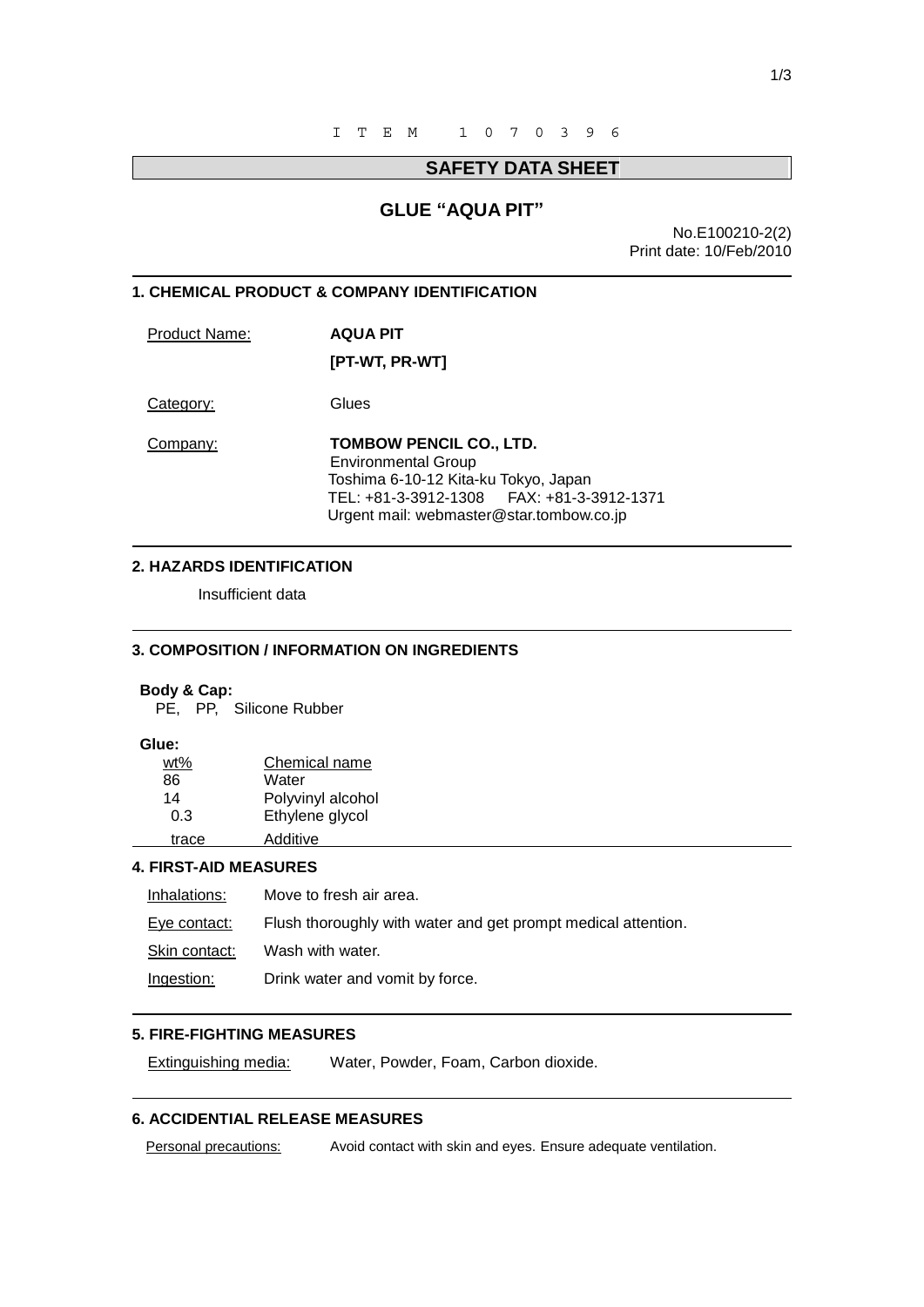Environmental precautions: Avoid discharge into water courses or onto the ground.

Methods for cleaning up: Carefully wipe with a waste cloth.

# **7. HANDLING & STORAGE**

 $\overline{a}$ 

 $\overline{a}$ 

 $\overline{a}$ 

 $\overline{a}$ 

 $\overline{a}$ 

 $\overline{a}$ 

 $\overline{a}$ 

Handling: Avoid contact with skin and eyes. Ensure adequate ventilation.

Storage: Avoid all sources of ignition-heat, sparks and open flame. Adequate ventilation and clean up will be maintained.

### **8. EXPOSURE CONTROLS / PERSONAL PROTECTION**

| <b>Exposure limits:</b> | ACGIH STEL Ceiling; 100mg/m <sup>3</sup> (H) (Ethylene glycol) |
|-------------------------|----------------------------------------------------------------|
| Personal protection:    | Usually special attention will not be needed.                  |

### **9. PHYSICAL & CHEMICAL PROPERTIES (Glue)**

| Appearance: light blue viscous liquid  |                             |
|----------------------------------------|-----------------------------|
| Odor: little                           | pH: 5-7                     |
| Melting point: about $-7^{\circ}$ C    | Boiling point: abut 100°C   |
| Flash point: NA                        | Explosion limits: NA        |
| Vapor Pressure: no data                | Relative density: about 1.3 |
| Solubility: Can be diluted with water. |                             |

### **10. STABILITY & REACTIVITY**

| Stability:                        | Stable under normal conditions.         |
|-----------------------------------|-----------------------------------------|
| Conditions/materials to avoid:    | Avoid high temperature & high humidity. |
| Hazardous decomposition products: | No data                                 |

### **11. TOXICOLOGICAL INFORMATION (Glue)**

Acute Toxicity: Oral / Rat  $LD_{50}$  > 20g/kg (Polyvinyl alcohol) Carcinogenesis: ACGIH A4 (Ethylene glycol)

### **12. ECOLOGICAL INFORMATION**

Not Found.

## **13. DISPOSAL CONSIDERATION**

Disposal must be made according to official regulations.

| <b>14. TRANSPORT INFORMATION</b> |      |  |
|----------------------------------|------|--|
| UN No.:                          | none |  |
| Class or division:               | none |  |